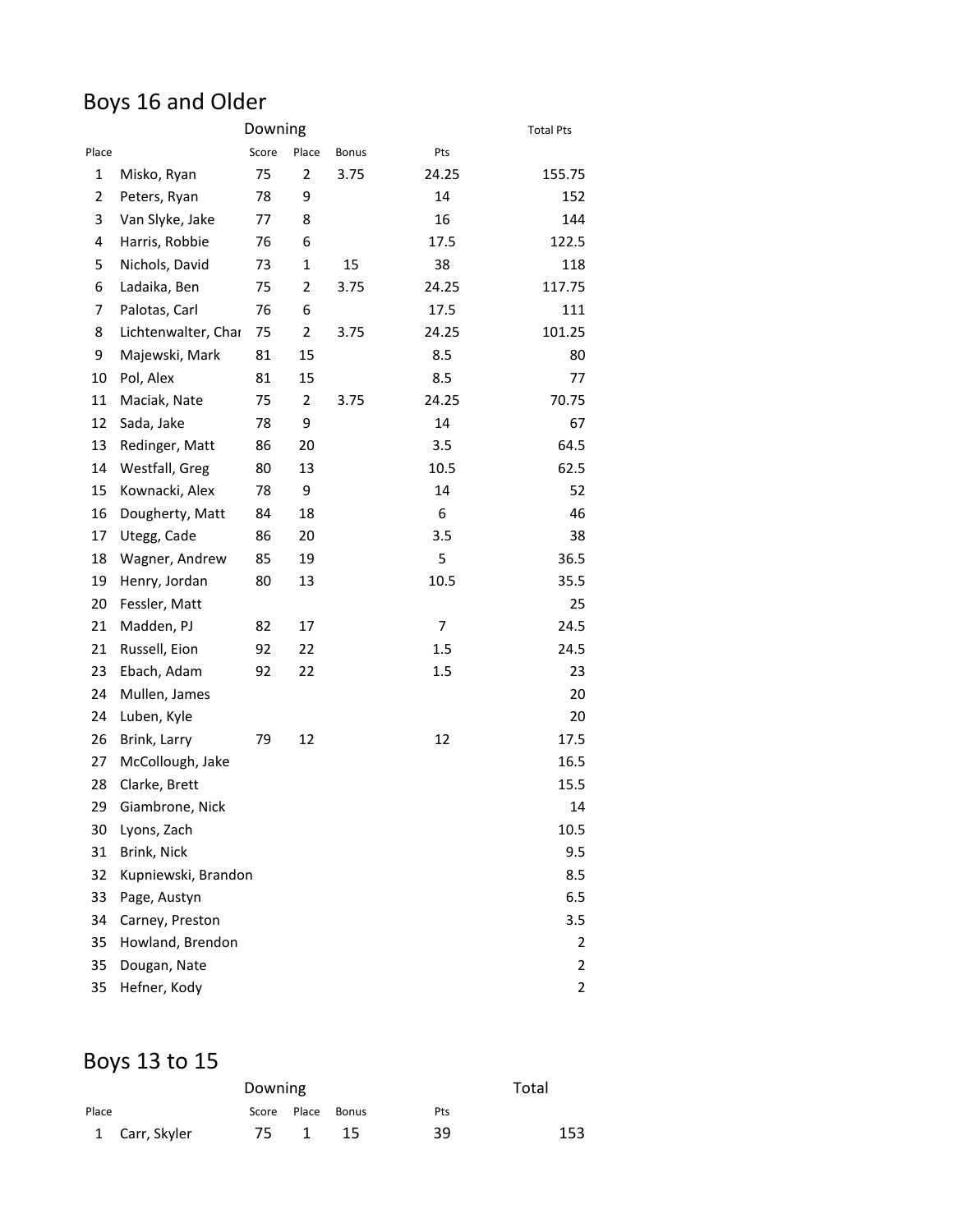| 2  | Misko, Luke        | 85  | 9              |    | 15   | 149            |
|----|--------------------|-----|----------------|----|------|----------------|
| 3  | Sliker, Tanner     | 87  | 14             |    | 11   | 144            |
| 4  | Estes, David       | 79  | 3              | 5  | 27   | 135            |
| 5  | Franc, Jared       | 85  | 9              |    | 15   | 114.5          |
| 6  | Hite, Alec         | 81  | 4              |    | 20   | 109            |
| 7  | Worley, Anthony    | 91  | 16             |    | 8    | 91.5           |
| 8  | Rowane, Evan       | 82  | $\overline{7}$ |    | 18   | 83             |
| 9  | Henry, Zach        | 86  | 12             |    | 12.5 | 78             |
| 10 | Hasbrouck, Tyler   | 90  | 15             |    | 10   | 66.5           |
| 11 | Stoddart, Michael  | 101 | 23             |    | 1.5  | 64.5           |
| 12 | Hassenplug, Carter | 81  | 4              |    | 20   | 64             |
| 12 | Linhart, Tim       | 85  | 9              |    | 15   | 64             |
| 14 | Bonniger, Justin   | 81  | $\overline{4}$ |    | 20   | 62             |
| 15 | Sidon, Joe         |     |                |    |      | 54             |
| 16 | Sam, Ethan         | 92  | 19             |    | 5.5  | 50             |
| 17 | Swan, Isaiah       | 76  | 2              | 10 | 33   | 49             |
| 18 | Kruszewski, Jake   |     |                |    |      | 46.5           |
| 19 | Bucci, Joe         | 91  | 16             |    | 8    | 36             |
| 20 | D'Andrea, Nick     | 92  | 19             |    | 5.5  | 32.5           |
| 21 | Glance, Franklin   | 93  | 21             |    | 4    | 27.5           |
| 22 | Klebanski, Tim     | 84  | 8              |    | 17   | 26             |
| 23 | Armstrong, Collin  | 101 | 23             |    | 1.5  | 23             |
| 24 | Pedano, Phillip    | 100 | 22             |    | 3    | 20             |
| 25 | Lashinger, Jack    |     |                |    |      | 19             |
| 26 | Preston, Joe       |     |                |    |      | 18             |
| 27 | Lange, Chris       | 91  | 16             |    | 8    | 17.5           |
| 28 | McEnery, Connor    |     |                |    |      | 14.5           |
| 29 | Paris, Max         | 86  | 12             |    | 12.5 | 12.5           |
| 30 | Hoover, Dylan      |     |                |    |      | 11             |
| 30 | Clark, Riley       |     |                |    |      | 11             |
| 32 | Johnston, Spencer  |     |                |    |      | 6              |
| 32 | Shields, Derek     |     |                |    |      | 6              |
| 34 | Linden, Jackson    |     |                |    |      | 5              |
| 35 | Leasure, Lucas     |     |                |    |      | 3              |
| 36 | Yaple, Mitchell    |     |                |    |      | $\overline{2}$ |

# Boys 10 to 12

|       |                  | Downing |       |              |     | Total |
|-------|------------------|---------|-------|--------------|-----|-------|
| Place |                  | Score   | Place | <b>Bonus</b> | Pts |       |
| 1     | Westfall, Kyle   | 96      | 2     | 10           | 16  | 131   |
| 2     | Hilditch, Braden | 95      | 1     | 15           | 22  | 93    |
| 3     | Constable, Cole  | 110     | 5     |              | 3   | 48    |
| 4     | Thompson, Trey   | 108     | 4     |              | 4   | 29    |
| 5     | Fiscus, Ryan     | 104     | 3     | 5            | 10  | 24    |
| 6     | Costa, Matthew   | 111     | 6     |              | 2   | 14    |